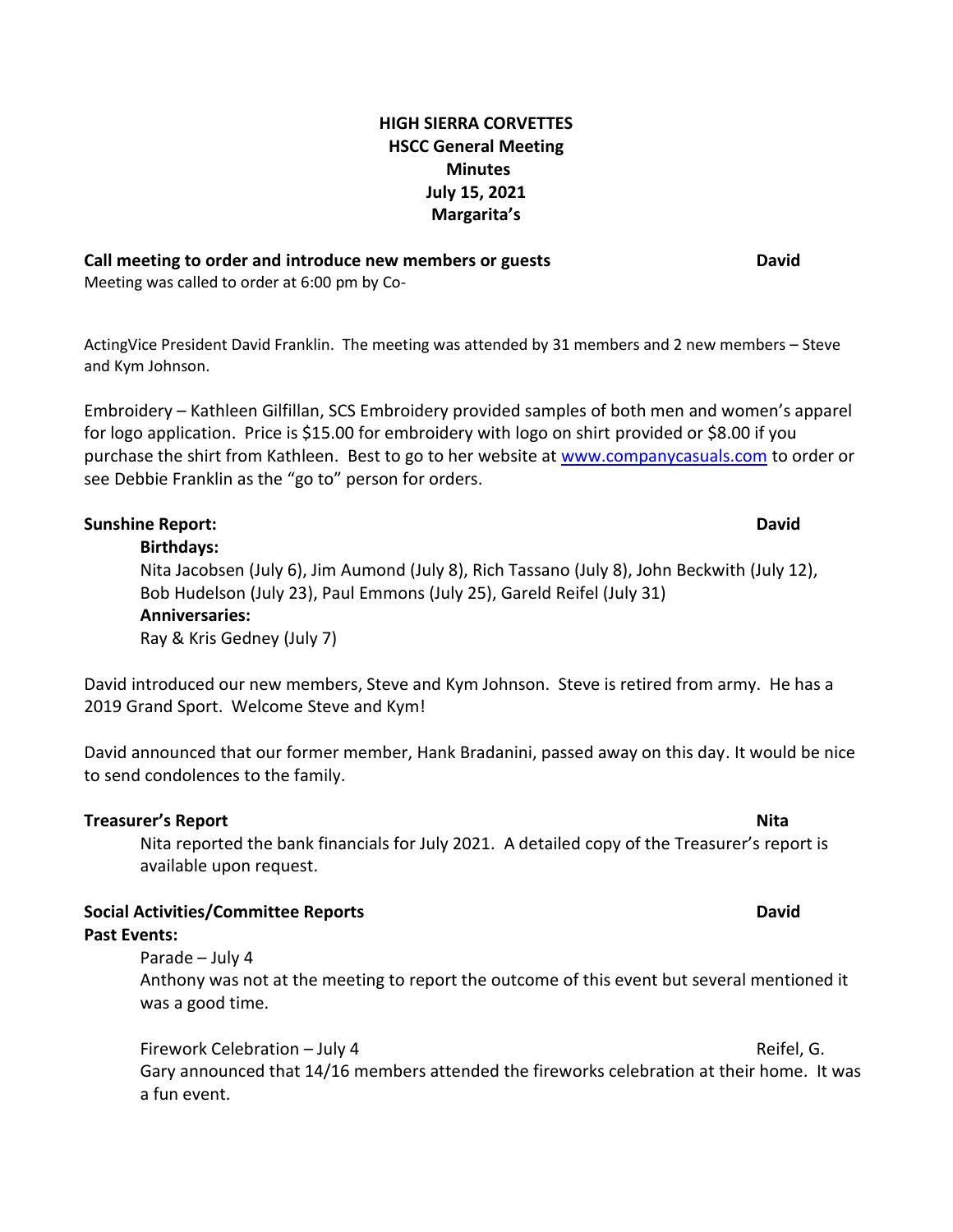|  |  | <b>Upcoming Events:</b> |
|--|--|-------------------------|
|--|--|-------------------------|

Movie at the Franklins Frankling Frankling Franklin, D. Franklin, D. Franklin, D. Franklin, D. Franklin, D. Franklin, D. Franklin, D. Franklin, D. Franklin, D. Franklin, D. Franklin, D. Franklin, D. Franklin, D. Franklin, David passed out a flyer announcing the outdoor movie night to be held Saturday, August 14 at 12965 Moss Rock Dr, Auburn. The movie will be Ruthless People. Call 925-784-4144 if you need assistance. Also rsvp to David at [dfrank42u@sbcglobal.net](mailto:dfrank42u@sbcglobal.net) by August 11 to provide number attending and what dish will be provided. It is BYOB. Also need to bring a folding chair and blanket or jacket.

August Nights, Reno – August 3 to August 8 \* There are no HSCC sponsored plans at this time.

Club Picnic – September 25 Shepherd, R. Cathy will be sending an email announcing details for the upcoming picnic.

Mendocino Trip – October 17 to October 20 Nevis, Ron Ron called a brief meeting after the general meeting for all attending this trip.

Holiday Party 2021 – December 18 Megenity, C. Chris needs volunteers especially for the entertainment planning. Contact her via email or phone if you want to join the committee.

## **Racing Committee Report Gary**

On September 9 at Thunder Hill a "Taste of the Track" will be offered for \$75.00 for both track sessions. Also, a car show will be presented on September 8 at Thunder Hill. This is a private event presented by Chevrolet. See Gary Suzuki if interested.

*If you are interested in learning about the different racing groups and their schedules, check these websites out:*

**Check the WSCC site for this year's racing schedule: [wscc.net](https://wscc.net/) Check on Hooked on Driving for their schedule: [www.hookedondriving.com](http://www.hookedondriving.com/) Check Northern California Racing Club (NCRC): [www.ncracing.org](http://www.ncracing.org/)**

### **Old Business David**

Club Basket Raffle – Planned for September Cyndie Purdy will provide a basket raffle for September. More information to be provided

## 15-year Anniversary (2022) Jacobsen, Nita

Nita announced that we have 17 volunteers for the event planning. Ideas for this anniversary celebration are welcome. Send these ideas to Nita.